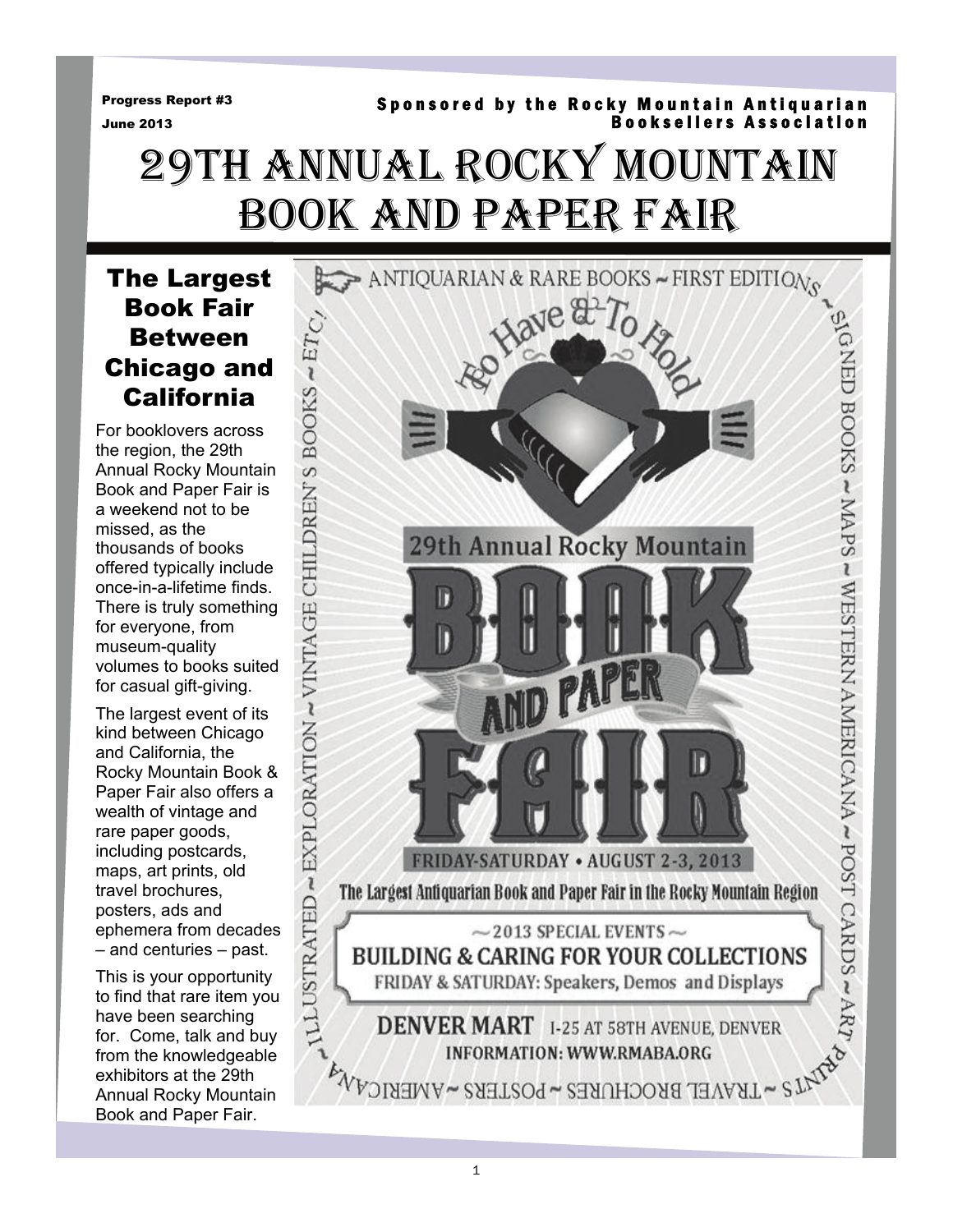# FREE PASS Drawing

Go to www.rmaba.org, click on "Win Free Pass" button in the left column and enter the required information. This will automatically enter you in the **FREE PASS** drawing. If you are already on the mailing list, never fear you will not be added twice. ENTER NOW! If you don't enter, you will not be eligible for the **Free Pass** drawing.

# Get Your Friends on the Book Fair Mailing List

If you have friends that are also interested in rare and vintage collectibles, recommend they get on the Rocky Mountain Book and Paper Fair mailing list. Simply go to www.rmaba.org and click on the "Win Free Pass" button in the left column. Enter the required information and they will be added to the mailing list. This will automatically include them in the drawing for a **FREE PASS** to the fair.

# Plan on staying for the

## weekend?

Then stay at the **Comfort Inn Central**, 303-297-1717, located at the Denver Mart complex. Room rates are **\$109/ night** for one queen bed and **\$119/night** for two queen beds or one king. Tell them you are with the Rocky Mountain Book and Paper Fair to receive these fantastic rates.

# Advance Tickets Available NOW Through Eventbrite

[www.RMBPF2013.eventbrite.com](http://www.rmbpf2013.eventbrite.com)

*Admission: Fri/Sat—\$10, Sat—\$5 Higher at the door.* 

**FRIDAY NIGHT PREVIEW** 

## **August 2, 5–9pm**

*The ultimate evening out for anyone who loves books! Shop the room FIRST! Includes Saturday admission.* 

**SATURDAY, August 3, 10am–5pm**  *Demonstrations, Panel Discussions and more.*

# **Special Events**

#### *The Art of Collecting* (Friday 6:30pm)

Chris Lane will discuss a consideration of what it means to collect, with reference to antique prints and maps. Among the questions discussed will be why collect?, What is a collection? and How does one go about building a collection?

#### *Caring for your Collection* (Saturday 11am)

Learn best practices for keeping your collection in prime condition. Join experts as they discuss conservation of: textiles, paintings, decorative and historic objects and books and paper. Each presenter will explain their specialty and share guidelines for collections care. (Speakers: Barbara Johnson, Karen *Jones, Paulette Reading, and Camilla Van Vooren)* 

#### *Preservation Station* (Saturday 1pm)

Karen Jones will present demonstrations on basic book care and handling and an opportunity to ask questions about collection care.



### **BARBARA A. JOHNSON—***Conservator of Art Objects*

Barbara conserves decorative arts, sculpture, ethnographic artifacts, and historic objects for museums and private clients.

#### **KAREN JONES—***Book and Paper Conservator*

Karen has been a book and paper conservator in private practice in Denver for almost 30 years. She has taught book repair and book conservation techniques to library staff throughout the region and remains committed to outreach in preservation education.

#### **CHRISTOPHER W. LANE—**

#### *Print, Maps and Collections Expert*

Mr. Lane has authored numerous articles and several books, including Ewell L. Newman award winning *Panorama of Pittsburgh*, as well as given hundreds of lectures around the country and internationally. Mr. Lane has worked with collectors since he became a print and map dealer in 1982 and has published a number of guides on collecting. He has also worked since 1997, along with his partner Donald H. Cresswell, as the print and map expert for PBS's program *Antiques Roadshow*.

#### **PAULETTE READING—***Textile Conservation*

Paulette received her Masters Degree in Art Conservation from Buffalo State College with a focus on Textile and Object Conservation in 2004. She worked for the Textile Conservation Workshop in South Salem, NY as Assistant Conservator, and currently is working in private practice in textile conservation.

#### **CAMILLA VAN VOOREN—***Painting Conservator*

Camilla is a conservator of paintings at the Western Center for the Conservation of Fine Arts (WCCFA) in Denver, Colorado. Camilla has lectured and taught workshops to museum professionals and has been involved in numerous other regional outreach activities.

Like us on Facebook **More Info:** bookfair2013@rmaba.org Website: www.rmaba.org

# Featured Items Coming to the RMBPF Website!

What is a Feature Item? A Featured Item is a rare or vintage item which a RMBPF exhibitor plans on bringing to the fair. Yes, they will be available for sale at and before the fair. These items will be listed on the RMBPF website [www.rmaba.org](http://www.rmaba.org) as exhibitors send the information to us. Some of the items may also be listed on the book fair Facebook page There is no guarantee

that featured items listed on the website will make it to the fair. The item could be sold prior to the fair.

Check the website regularly for the Feature Item List and updates. You never know, that item you have been searching for may pop-up. The Featured Item list will not include everything that Exhibitors are brining to the fair. Even if you don't see anthing you want on the lists, come to the Rocky Mountain Book and Paper Fair anyway, you never know what might be there.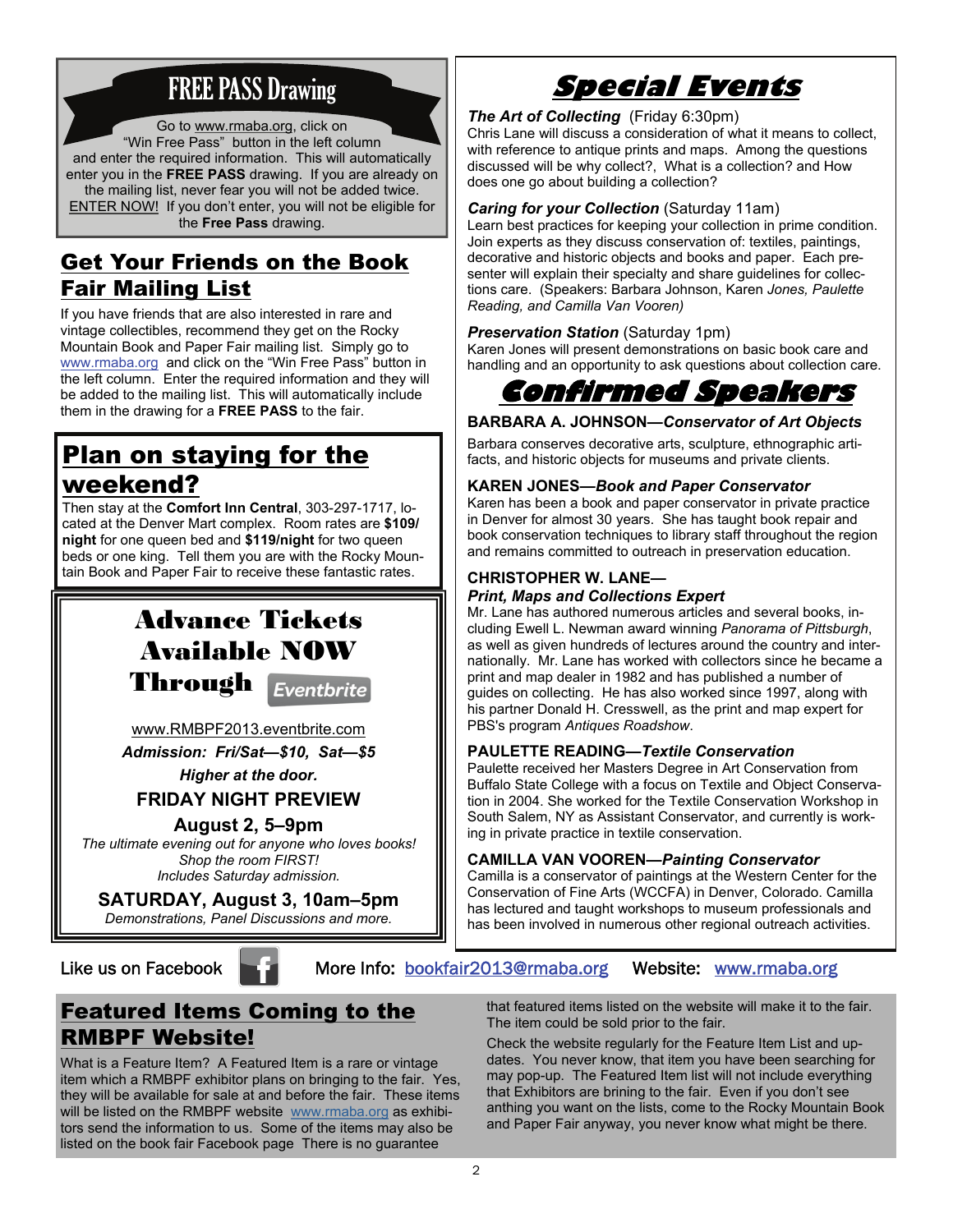# Confirmed Exhibitors

Following is a partial list of confirmed exhibitors/vendors who will be buying and selling at the 29th Annual Rocky Mountain Book and Paper Fair. Exhibitors are confirmed daily. Check the RMBPF website, www.rmaba.org, regularly for updates.

#### **Abacus Books**, Longmont, CO

www.abacususedbooks.com, richard\_chant@hotmail.com, 303-817-7349 – Academic & Collectible Books, General Antiquarian Books

#### **Abracadabra Books and Booksearch**  Denver, CO, www.abrabks.com

orders@abrabks.com, 303-733-5700 – Illuminated, Colorado & the West, Children's, Rare Fiction & Military

**Acequia Booksellers**, Albuquerque, NM www.acequiabooksellers.com garywilkie@swcp.com, 505-792-2985 – Poetry, Art, First Edition Fiction, Typography

**Americana Books**, Stone Mountain, GA americanabooks1@bellsouth.net 404-805-0429 – Americana, history, native americans, travel and exploration

#### **Annette and Larry Hancks,**

**Booksellers,** Kansas City, KS, ahancks@kc.rr.com, 913- 481-3513 or 913- 722-6406 – Children's Illustrated and Young Adult Fiction

#### **Austin's Antiquarian Books**

Wilmington, VT, www.austinsbooks.com mail@austinsbooks.com, 802-464-8438 or 802-999-0737 – Theodore Roosevelt, Americana, Sporting

**Back of Beyond**, Moab, UT www.backofbeyondbooks.com andy@backofbeyondbooks.com, 435-259-5154 – Western American, Natural History Prints, Literature

**Bassett Booksellers**, Fullerton, NE rjbks4u@cablene.com, 308-536-2377 – Civil War, Frontier Americana, Children's

**Bebe Nicholas Books**, Lawai, HI www.bruniro.com, bebenicholas@gmail.com 808-335-3778 – Hawaiiana, Caribbean Maps & prints

**Blue Moon Books**, Scottsbluff, NE JAB42753@aol.com, 308-641-1778 – Western Americana, Childrens, General

**Bluebird Books**, Littleton, CO www.bluebirdbooks.com,

books@bluebirdbooks.com, 303-912-4559 – Classic Fiction & Literature, Books about Birds, Modern Library Editions

**Book Grove**, Glenwood Springs, CO www.bookgrove.com, bookgrove@sopris.net 800-303-7290 or 970-384-0992 – Eclectic collection of used and rare books in a wide range of categories; including Western Americana, Art, Photography, History, Travel, Cookbooks, Fine Illustrations, and more

**Bookends**, Hutchinson, KS www.bookends.jimdo.com gbartlett3097@cox.net, 620-259-7511 or 620-669-9883 – Antique Children's Books

**Bookleggers Used Books**, Chicago, IL www.bookleggers.com, books@bookleggers.com

773-404-8780 or 847-707-8780 – Collectible books in all subjects, Science Fiction & Fantasy

**Bookman**, Colorado Springs, CO www.coloradospringsbookman.com arthur@coloradospringsbookman.com 719-636-0055 – History, literature, the sciences, philosophy, religion

**Bookmark,** Albuquerque, NM bookmark1@earthlink.net, 505-345-1945 – Western History & Exploration, Military, Art & Architecture, Alaska and Pacific Exploration

**Bookorbit.com**, Colorado Springs, CO www.bookorbit.com, rarebook@earthlink.net 719-495-0532 or 719-271-1305 – Americana, Childrens, Natural Science, Art

**Books For You**, Colorado Springs, CO www.booksforyou.us, info@booksforyou.us 719-630-0502 – Children's, Western Americana, Modern Firsts, Art

**Book Territory**, Twin Falls, ID bookterr@mindspring.com, 208-733-1962 – Western Americana, Caxton Printers, Vardis Fisher, General Stock

**Broadway Book Mall**, Denver, CO www.BroadwayBookMall.com info@BroadwayBookMall.com 303-744-2665 – Wide variety of current & antiquarian books, fiction & nonfiction, used & new, signed & unsigned, plus big assortment of vintage sheet music

**Buckingham Books**, St. Paul, MN www.buckinghambooks.com sales@buckinghambooks.com 717-597-5657 or 651-483-1306 – Western Americana and Mystery, Detective, and Espionage Fiction

**Bungalow Books**, Pueblo, CO www.bungalowbooks.com mail@bungalowbooks.com, 719-251-2661 – Modern First Editions, Signed Books.

**Catron Grant Books**, Rio Rancho, NM www.catrongrantbooks.com

CJL@catrongrantbooks.com, 505-896-2221 – Twentieth Century show biz titles, travel and exploration in China, India, Tibet and Mongolia, plus a special collection of books and ephemera from World War Two Southeast Asia **Theatre** 

#### **Charles Parkhurst Rare Books, Inc.**

Prescott, AZ, www.parkhurstrarebooks.com info@parkhurstrarebooks.com, 480-947-3558 – First Editions, Literature, Americana, **Science** 

**Chuck Potter Books**, Valley Center, KS chuckapotter@yahoo.com, 316-755-0638 or 316-648-9022 – Western Americana, Literature, Cartography

**Circle City Books**, Tucson, AZ www.circlecitybooks.net,

circlecitybooks@comcast.net, 520-344-9462 – Americana, Western Americana, General **Stock** 

**Clausen Books**, Colorado Springs, CO www.clausenbooks.com bookmail@clausenbooks.com,

888-412-7717 or 719-471-5884 – American History, Polar, Travel & Exploration, Rowfant Club, Literature

**Colorado Pioneer Books**, Englewood, CO, larsonbks@aol.com, 303-789-0379 – Western Americana

#### **Commandant's Cottage Antiques and Books,** College Station, TX,

www.ccantiquesandbooks.com ccantiquesandbooks@yahoo.com 979-680-8766 or 979-204-2164 – Children's, Home Arts (Cooking, Etiquette, Fashion, Gardening, Housekeeping, Sewing), Victoriana, Ephemera

**DeWitt Enterprises**, Colorado Springs, CO books@dewittenterprises.com 719-473-0330 – Books, Colorado History, Maps, & Ephemera

**Ephemera Catalog**, Englewood, CO www.ephemeranet.com, wfrost@ephemeranet.com, 303-761-3755 – Postcards, Photos, Colorado and General Ephemera

#### **Far West Maps & Books**,

Cheyenne, WY, www.farwestmaps.com, info@farwestmaps.com, 307-631-8599, – Antique maps of all parts of the world, with an emphasis on the American West.

**Fulcrum Rare**, Golden, CO www.fulcrumrare@fulcrumrare.com jvolc@fulcrumpublishinginc.com 303-277-1623 – First editions, natural history, photography, religion, science and technology history, sports, travel, western Americana

**Gallagher Books**, Denver, CO www.gcbooks.com, books@gcbooks.com 303-756-5821 or 866-425-5225 – Fine Bindings, Antiquarian, Modern Firsts, Western Americana, Children's, General

**Gene Allen Books**, Helena, MT www.LAHuffman.com montbooks@bresnan.net, 406-443-6475 or

406-431-0722 – Western Americana, Vintage Western Photography

**Great American Cattle Co. Books and Art,** Monument, CO,

kithaddock@mindspring.com 719/488-3646 or 719-338-0125 – Cattle Trade, Cowboys, Will James

**Jeff Jeremias Fine Arts**, Denver, CO jjerem6736@aol.com, 303-229-0316 – Fine Art, Scholarly Books

#### **Jeffrey H. Marks Rare Books**,

Rochester, NY, jmarks@rochester.rr.com, 585-232-3464 or 585-288-2544 – Modern First Editions, General Antiquarian, Illustrated Books

#### **John Nutter, Bookman**,

Salt Lake City, UT, john.nutter@hsc.utah.edu, 801-867-4137 – Modern First Editions, Literature, Poetry, Mystery, Western and Native Americana

**John Randall Books**, Albuquerque, NM jrandallbooks@gmail.com, 505-256-7172 – Modern Fiction and Poetry, Art, Photography, fine bindings

**K&B Books**, Tucson, AZ www.kbbooks-tucson.com, kjmulkins@msn.com, 520-743-9343 – Western Americana, Arizona, Military, Overland Travel and Outlaws & Lawmen

#### **Ken Sanders Rare Books, ABAA,** Salt Lake City, UT,

www.kensandersbooks.com books@dreamgarden.com, 801-521-3819 – Western Americana, Utah and the Mormons, Travel & Exploration, Edward Abbey

**LD Books**, Sandy, UT andrews.marie1@gmail.com, 801-440-8360 – Western Fiction

**Linda M. Lebsack Books**, Denver, CO linlebbks@aol.com, 303-832-7190 – Colorado, The West, Unusual, Ephemera

**McInBooks**, Farmington, NM mcinbooks@sisna.com, 505-325-3412 or 505-860-5576 – Modern signed first editions, Tony Hillerman and other southwest authors, Mario Varges Llosa, Children's books

**Old Map Gallery**, Denver, CO www.oldmapgallery.com or Curtis@oldmapgallery.com Alanna@oldmapgallery.com, 303-296-7725 – Antique Maps, Prints, Views, and Atlases

**Old West Books**, Colorado Springs, CO

www.oldwestbooks.com, oldwestbooks@earthlink.net, 719-260-6030 – Western Americana, Fur Trade, Cattle, Outlaws, Overland, Military

**Omnibooks By Mail**, Fort Worth, TX omnibooks@msn.com, 817-732-4202 – First Edition Fiction, Golf, Western Americana

#### **Philadelphia Print Shop West**,

Denver, CO, www.philaprintshop.com, lane@philaprintshop.com, 303-322-4757 – Prints & Maps & Related Books

**Post Cards 'n' More**, Englewood, CO pstcrdsnmore1@msn.com, 303-667-6212 – Postcards, Advertising, Prints, Books, Trade Cards, Misc. Ephemera

**Prairie Creek Books**, Torrington, WY www.prairiecreekbooks.com, prairiecreekbooks@gmail.com, 307-532-3495

– Big Game Hunting, Weapons, Western History, Postcards

**Printed Page Book Shop**, Denver, CO www.printedpagebookshop.com danboms@msn.com, 303-777-7653 – First Editions, Western History, Mystery, Children's, Americana

**Quinn & Davis Booksellers**, Austin, TX www.quinndavis.com, quinn@quinndavis.com,  $512-441-0049$  – Out-of-Print, Signed, First Editions of Western Americana, Military History , children's books & cookbooks.

**Recollection Gallery**, Parker, CO sdonner98@aol.com, 303-840-2419 – Illustrated Children's Books, Postcards

**Robert Gavora, Fine and Rare Books** Talent, OR, www.robertgavora.com, finebooks@robertgavora.com, 541-512-9000 – Science Fiction, Railroad, Various

**Round About Children's Books**,

Aurora, CO, www.roundaboutbooks.com, drnhs3@aol.com, 303-766-2520 or 610-212-2212 – Children's Classics, Series, Picture Books, Story Collections, Animals, Vintage Books

**Rulon-Miller Books**, St. Paul, MN www.rulon.com, rulon@rulon.com 651-290-0700 – Rare and fine books in many fields

**Shoofly Postcards and Ancient Paper**  Boulder, CO, elvbenn@earthlink.net 303-440-0385 or 720-270-7218 – Rare Postcards, Original color graphics, Colorado History, Mining

**Taraba Illustration Art, LLC,** Casper, WY www.tarabaillustrationart.com. fred@tarabaillustrationart.com 307-333-2517 or 307-251-8345 – Photos, Ephemera, Original Illustrative Artwork

**Texas Star Books**, Fort Worth, TX www.txstarbooks.com, info@txstarbooks.com, 817-735-4670 – Military History, Western/ Southwestern

**The Cook Book Lady**, El Sobrante, CA lihughes1@aol.com, 510-222-9896 – Domestic sciences, cookery, needlework, interior design

**Travel Back Paper**, Livingston, MT leagle@imt.net, 406-223-0881 or 406-222-3065 – National Parks, Western Railroads, art deco, travel brochures

**Vedauwoo Antiquities**, Cheyenne, WY www.oldindianphotos.com, vedauwoo1@aol.com, 307-778-6087 or 307-631-6184 – Vintage 19th century native american & western photography

#### **Vintage Postcards and Paper**

**Collectibles,** Longmont, CO, rbirndorf@yahoo.com, 303-772-3432 – Antique & collectible postcards and quality paper collectibles

**West Side Books & Curios**, Denver, CO www.westsidebooks.com

westsidebooks@qwestoffice.net 303-480-0220 – Architecture, Children's Books, Literary Biography and Criticism, Leather Bound, Vintage paperback, Miscellany

*Check the website for the most current listing* 

3